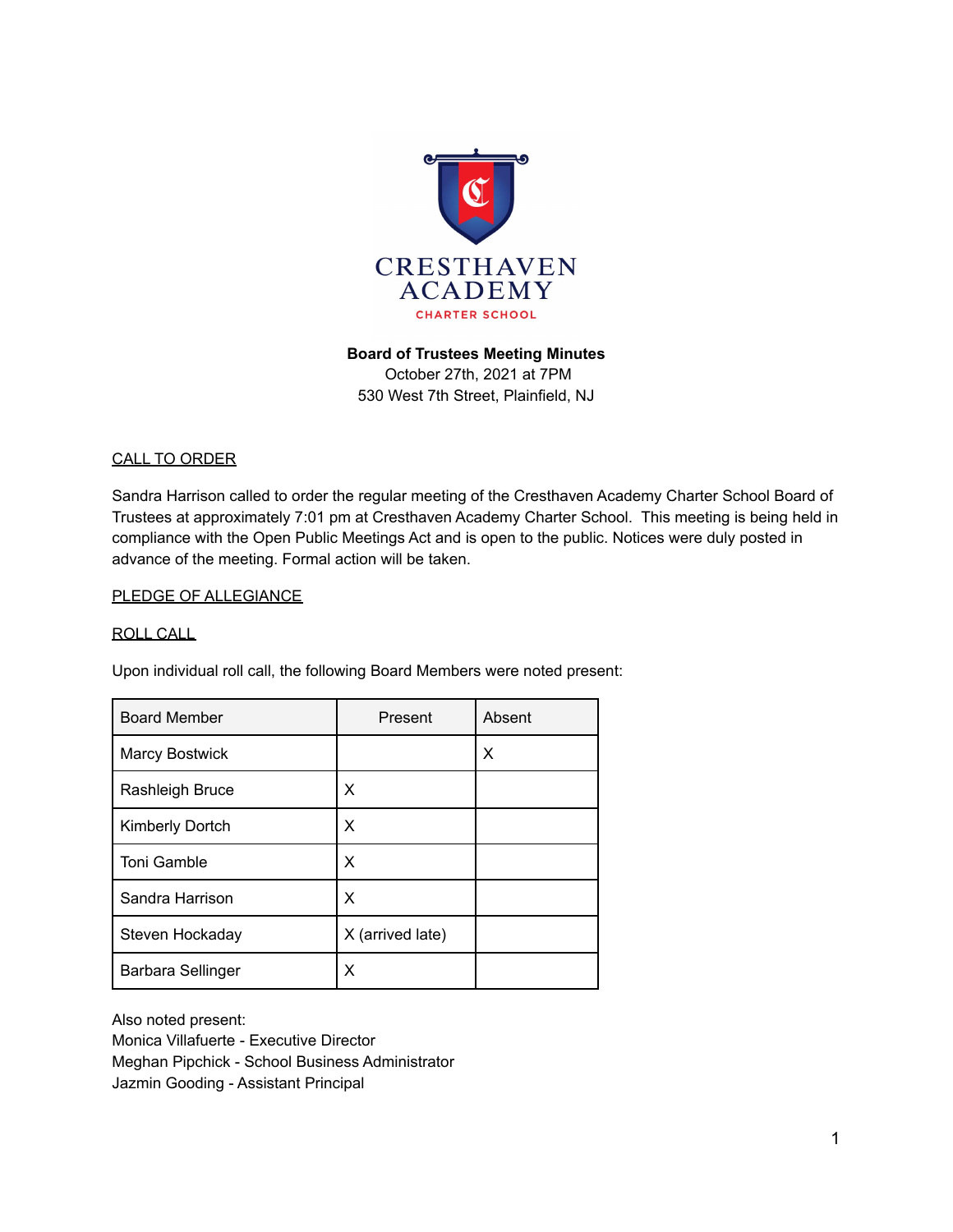# READING OF MISSION STATEMENT

Cresthaven Academy Charter School exists to provide a comprehensive education to our scholars that develops the whole child through academic excellence, physical wellness, emotional health, and character enrichment.

### APPROVAL OF MINUTES FROM PRIOR MONTH

### **RESOLVED: APPROVAL September 22nd, 2021 Minutes**

| <b>Board Member</b> | <b>Motion</b> | <b>Yes</b> | <b>No</b> | <b>Abstain</b> | <b>Absent</b> |
|---------------------|---------------|------------|-----------|----------------|---------------|
| Marcy Bostwick      |               |            |           |                | X             |
| Rashleigh Bruce     |               | X          |           |                |               |
| Kimberly Dortch     | 2             | X          |           |                |               |
| Toni Gamble         |               | X          |           |                |               |
| Sandra Harrison     |               | X          |           |                |               |
| Steven Hockaday     |               | X          |           |                |               |
| Barbara Sellinger   |               | х          |           |                |               |

### **RESOLVED: APPROVAL October 13th, 2021 Special Meeting Minutes**

| <b>Board Member</b>   | <b>Motion</b> | <b>Yes</b> | <b>No</b> | <b>Abstain</b> | <b>Absent</b> |
|-----------------------|---------------|------------|-----------|----------------|---------------|
| <b>Marcy Bostwick</b> |               |            |           |                | X             |
| Rashleigh Bruce       |               | X          |           |                |               |
| Kimberly Dortch       | 2             | X          |           |                |               |
| Toni Gamble           |               | X          |           |                |               |
| Sandra Harrison       |               | X          |           |                |               |
| Steven Hockaday       |               | X          |           |                |               |
| Barbara Sellinger     |               | X          |           |                |               |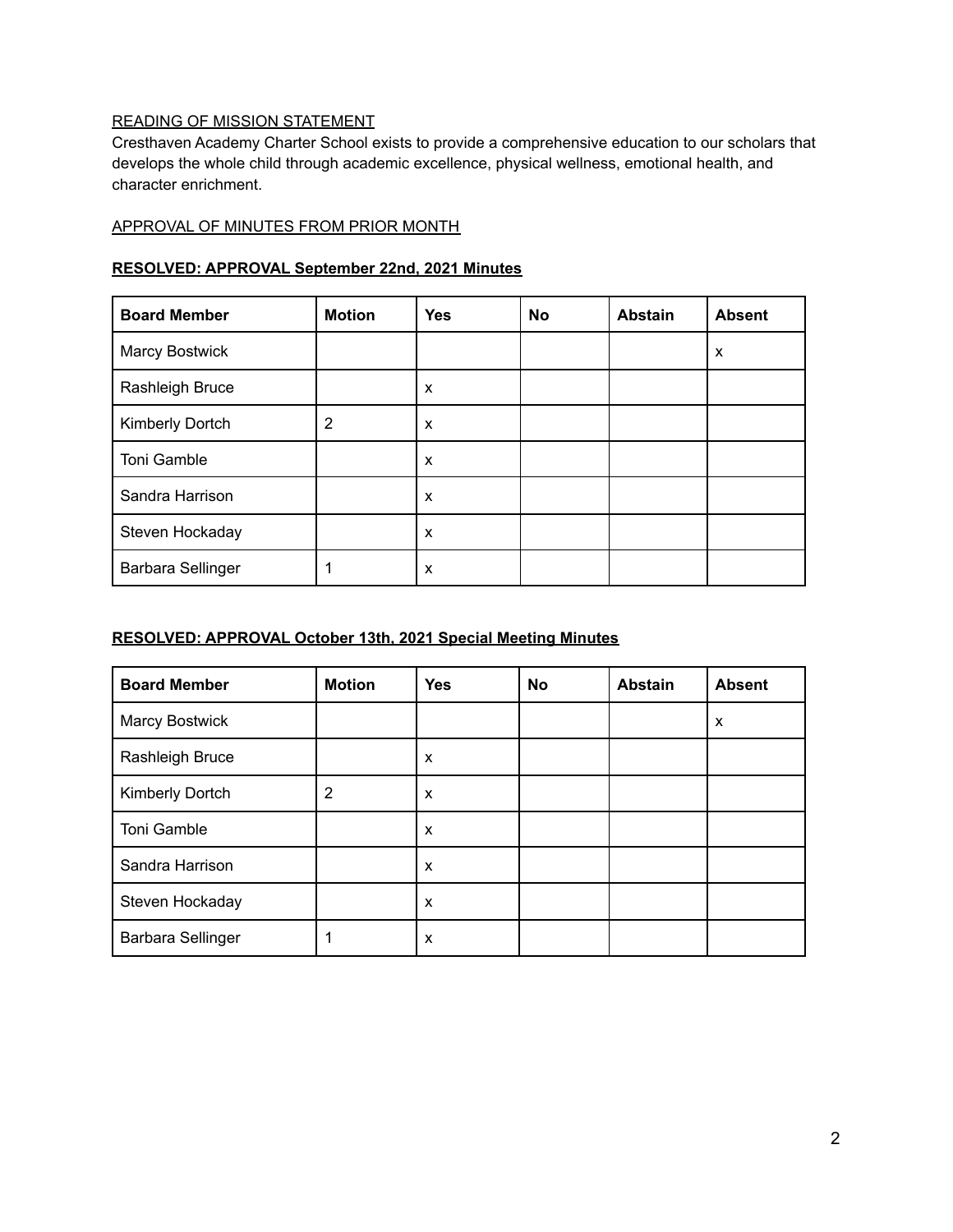# STATE OF THE SCHOOL REPORT

Board Meeting - October 27, 2021

| <b>SCHOOL LEADER UPDATES</b><br>Joint Committee on the Public Schools (Tuesday, 10/19/21): Testimony about teacher burnout,<br>lack of staffing, and transportation challenges                                                                                                                                                                                                                                                                                                                                                                                                                                                                                                                                                                                  |                                                                                                                                                                                                                                                                                                                                                                                                                                                                                                                                                                    |                                                                                                                                                                                                                                                                                                                                                                                                                                                                                                                                                                                            |  |  |  |  |  |
|-----------------------------------------------------------------------------------------------------------------------------------------------------------------------------------------------------------------------------------------------------------------------------------------------------------------------------------------------------------------------------------------------------------------------------------------------------------------------------------------------------------------------------------------------------------------------------------------------------------------------------------------------------------------------------------------------------------------------------------------------------------------|--------------------------------------------------------------------------------------------------------------------------------------------------------------------------------------------------------------------------------------------------------------------------------------------------------------------------------------------------------------------------------------------------------------------------------------------------------------------------------------------------------------------------------------------------------------------|--------------------------------------------------------------------------------------------------------------------------------------------------------------------------------------------------------------------------------------------------------------------------------------------------------------------------------------------------------------------------------------------------------------------------------------------------------------------------------------------------------------------------------------------------------------------------------------------|--|--|--|--|--|
| <b>STAFF BURNOUT</b><br><b>Additional Teacher</b><br>Responsibilities:<br><b>Breakfast in classroom</b><br>$\bullet$<br>Dismissal<br>۰<br>Lunch in classroom<br>۰<br>Recess in classroom<br>۰<br>Specials (coverage)<br>Cleaning<br>$\bullet$<br>Attendance (parent<br>۰<br>communication)<br>Wearing a mask while<br>teaching<br>Teachers in a new grade: 15<br>Teachers in the same grade: 17<br>Additional Staff Responsibilities:<br>Arrival<br>$\bullet$<br>Dismissal<br>۰<br>Distributing breakfast &<br>۰<br>throwing out garbage<br>Distributing lunch &<br>۰<br>throwing out garbage<br><b>Bathroom duty</b><br>۰<br>Hallway duty<br>۰<br>Office coverage<br>$\bullet$<br>Nurse coverage<br>۰<br>Translating<br>Security<br>۰<br>On-boarding new staff | <b>LACK OF STAFFING</b><br>Vacancies:<br>• Ist Grade (resignation)<br>1st Grade (resignation)<br>۰<br>2nd Grade<br>$\bullet$<br>(resignation)<br>4th Grade (vacancy)<br>۰<br>Vacancy (Dec)<br>۰<br>Maternity leave (Jan)<br>$\bullet$<br>Maternity leave (Mar)<br>$\bullet$<br><b>Instructional Aides:</b><br>- 1st Grade<br>۰<br>2nd Grade<br>3rd Grade<br>$\bullet$<br>Floater<br>$\bullet$<br>PTOs from 8/30/21-10/29/21:<br>Teachers & IAs:<br>$0 \t125$<br>Leadership & Support:<br>47<br>Ō<br>On-boarding new staff:<br>• Sept - Present: 4<br>November: 3-4 | <b>CHALLENGES</b><br><b>Facilities:</b><br>• Arrival & Dismissal at 7-9<br>Watchung Ave<br>Technology<br>infrastructure<br>Covid-19 Related:<br>• Parents sending sick<br>children to school<br>Families not able to pick<br>up sick children<br>• Quarantining<br>classrooms overnight<br><b>Tracking clearance</b><br>notes<br>Unvaccinated staff<br><b>Student Absences:</b><br>Sick<br>$\bullet$<br>Quarantine<br>۰<br>Isolate after travel<br>$\bullet$<br><b>Student Behaviors:</b><br><b>Bathroom</b> accidents<br>$\bullet$<br>Work avoidance<br>$\bullet$<br>Disruptive<br>Unsafe |  |  |  |  |  |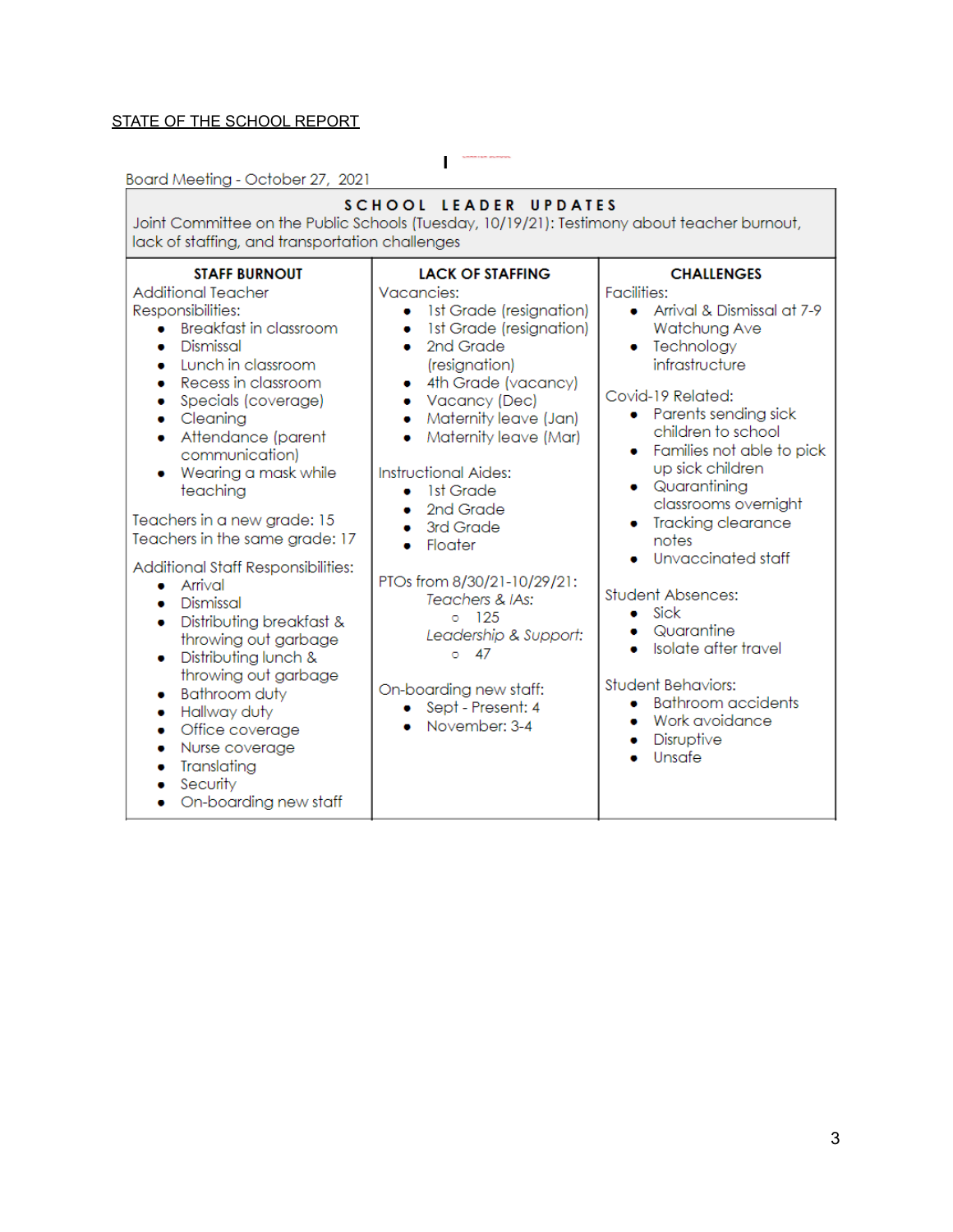| Next Steps:<br>1. Anonymous staff survey<br>sent to collect feedback<br>"How can CACS help?"<br>2. Looking for ways to give<br>staff back time wherever<br>we can<br>3. Compensating for extra<br>work when possible | Next Steps:<br>1. Working with<br>consultants to build<br>pipeline & fast track<br>applicants<br>2. Trying to on-board<br>new staff on the same<br>day, if possible | Next Steps:<br>1. Covid testing onsite for<br>staff is available<br>2. Joining efforts to<br>support novice teachers<br>and improve school<br>culture & morale<br>3. Rotating staff for<br>additional<br>responsibilities to<br>minimize burnout |
|----------------------------------------------------------------------------------------------------------------------------------------------------------------------------------------------------------------------|---------------------------------------------------------------------------------------------------------------------------------------------------------------------|--------------------------------------------------------------------------------------------------------------------------------------------------------------------------------------------------------------------------------------------------|
|----------------------------------------------------------------------------------------------------------------------------------------------------------------------------------------------------------------------|---------------------------------------------------------------------------------------------------------------------------------------------------------------------|--------------------------------------------------------------------------------------------------------------------------------------------------------------------------------------------------------------------------------------------------|

#### STUDENT TRANSFERS IN 2021-22

|                                            | Sept           | Oct      | Nov            | Dec.     | Jan            | Feb      | Mar            | Apr      | May            | June           | July/Aug       | Total |
|--------------------------------------------|----------------|----------|----------------|----------|----------------|----------|----------------|----------|----------------|----------------|----------------|-------|
| Κ                                          | $\overline{2}$ | $\Omega$ | $\circ$        | $\Omega$ | $\circ$        | $\Omega$ | $\Omega$       | 0        | $\circ$        | $\Omega$       | $\circ$        | 2     |
| 1st                                        |                | $\Omega$ | $\overline{O}$ | $\Omega$ | $\overline{0}$ | $\Omega$ | $\Omega$       | $\Omega$ | $\circ$        | $\overline{0}$ | $\circ$        |       |
| 2 <sub>nd</sub>                            | $\circ$        | 0        | $\circ$        | $\circ$  | $\circ$        | $\Omega$ | $\overline{0}$ | 0        | $\circ$        | 0              | $\circ$        | 0     |
| 3rd                                        |                | $\Omega$ | $\overline{0}$ | $\Omega$ | $\overline{O}$ | $\Omega$ | $\Omega$       | $\Omega$ | $\circ$        | $\Omega$       | $\overline{0}$ |       |
| 4th                                        |                |          | $\overline{0}$ | $\Omega$ | $\overline{0}$ | $\Omega$ | $\Omega$       | 0        | $\overline{0}$ | 0              | $\overline{O}$ | 2     |
| 5th                                        | $\overline{2}$ | $\Omega$ | $\overline{0}$ | $\Omega$ | $\Omega$       | $\Omega$ | $\Omega$       | $\Omega$ | $\circ$        | $\Omega$       | $\overline{0}$ | 2     |
| Total # of Transferred Scholars in 2021-22 |                |          |                |          |                |          |                | 8        |                |                |                |       |

### **STUDENT ENROLLMENT**

|                    | <b>Fully Enrolled</b> | <b>Fully Enrolled</b> | <b>Fully Enrolled</b> | <b>Fully Enrolled</b> | <b>Fully Enrolled</b> | <b>Fully Enrolled</b> |
|--------------------|-----------------------|-----------------------|-----------------------|-----------------------|-----------------------|-----------------------|
|                    | Kindergarten          | <b>1st Grade</b>      | 2nd Grade             | 3rd Grade             | 4th Grade             | 5th Grade             |
|                    | <b>Students</b>       | <b>Students</b>       | <b>Students</b>       | <b>Students</b>       | <b>Students</b>       | <b>Students</b>       |
| 100%<br>Enrollment | 76                    | 77                    | 78                    | 77                    | 76                    | 75                    |
| Waitlist #s        | TBD                   | TBD                   | TBD                   | TBD                   | TBD                   | TBD                   |
|                    | (In-District)         | (In-District)         | (In-District)         | (In-District)         | (In-District)         | (In-District)         |

# BOARD PRESIDENT'S REPORT

- Board President reminded board about NJSBA Virtual Workshop
- Board President gave an update on facilities
- Board President gave feedback on Board behavior
- Board President gave a brief history of Cresthaven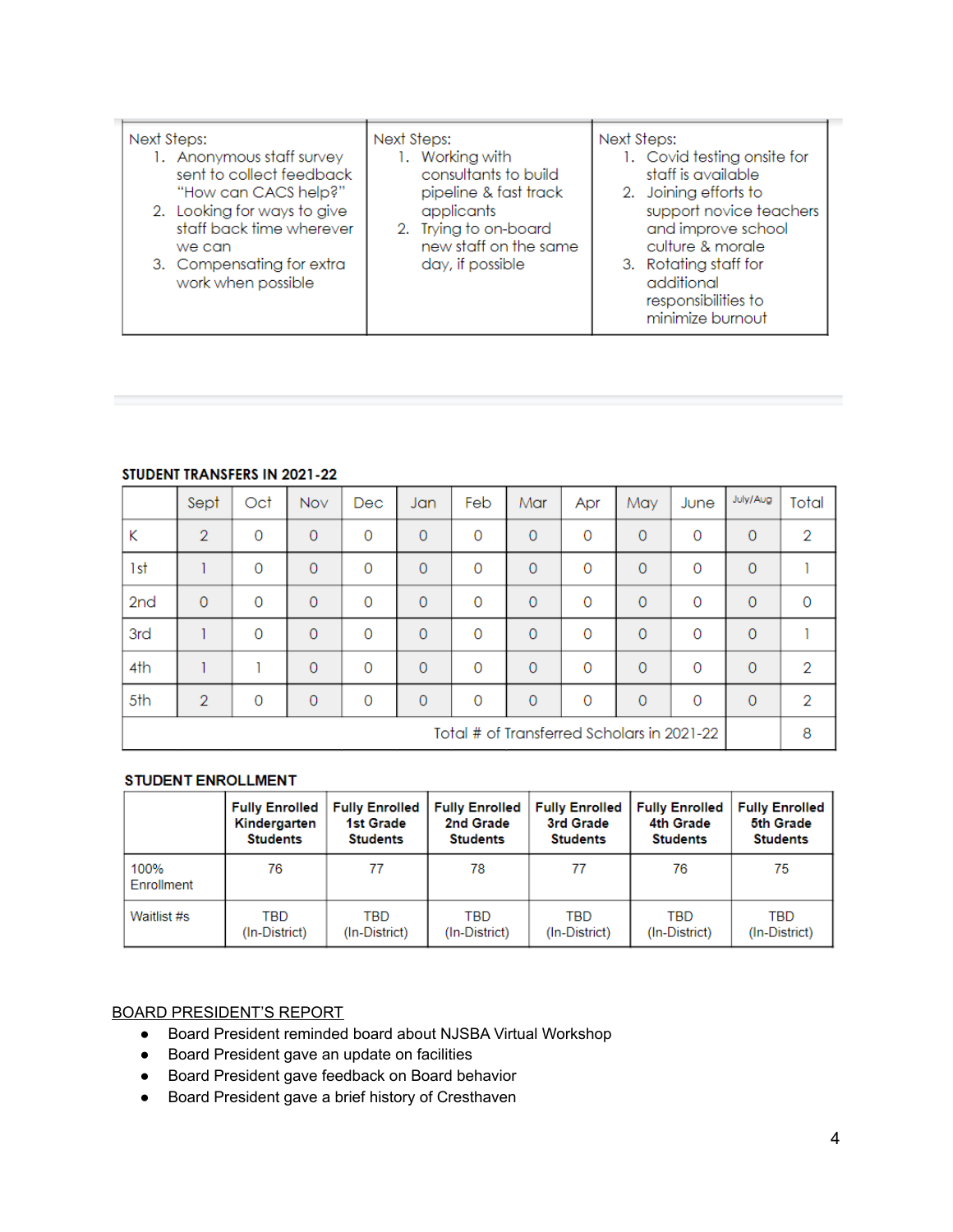- Board President spoke about her experience as a Principal
- Board discussed the pros and cons of growing into 6th grade next year

### SBA REPORT

### *Financial*

| Business accounts <sup>a</sup>                            |                           |                |
|-----------------------------------------------------------|---------------------------|----------------|
| Agency - 6538<br><b>Quick View</b>                        |                           | \$27,269.59    |
| Food Program - 6525<br><b>Quick View</b>                  |                           | \$88,741.13    |
| General Operating Fund - 6509<br><b>Quick View</b>        | Your business card offer! | \$1,456,072.55 |
| Payroll - 6512<br><b>Quick View</b>                       |                           | \$5,968.53     |
| <b>Business Advantage Sav - 4508</b><br><b>Quick View</b> |                           | \$18,886.94    |

### *Operations*

- Overall operations running smoothly
- Worked through some tweaks to our processes

### *Facilities*

- Meeting with Building Hope, an organization that solves facility constraints with long-term affordable and sustainable facility solutions.
- Building Hope is working with 2 local brokers. One broker proposed E3rd Street, and the other broker has not gotten back to them yet. They will be looking for other prospects as well.
- Most of the conversation was asking us about our finances (historical financials and projected financials) to get to a rough determination of how much we can afford for the project. They believe we can afford an approximately \$16-20 million project.
- They broke down the costs for us to understand how their financing works. In a nutshell, they put out most of the money up front and then we buy it from them (with a 30 year loan).
- They would like to schedule another meeting later this week (date and time has not been determined).
- If we were able to identify suitable land right away and if everything were to go smoothly, they would be able to deliver a building to us in August 2023. (This was the response when I asked how quickly could they build)
- Next Steps:
	- Review school operation financial model and 5 year projections
	- Develop long term school affordability and project cost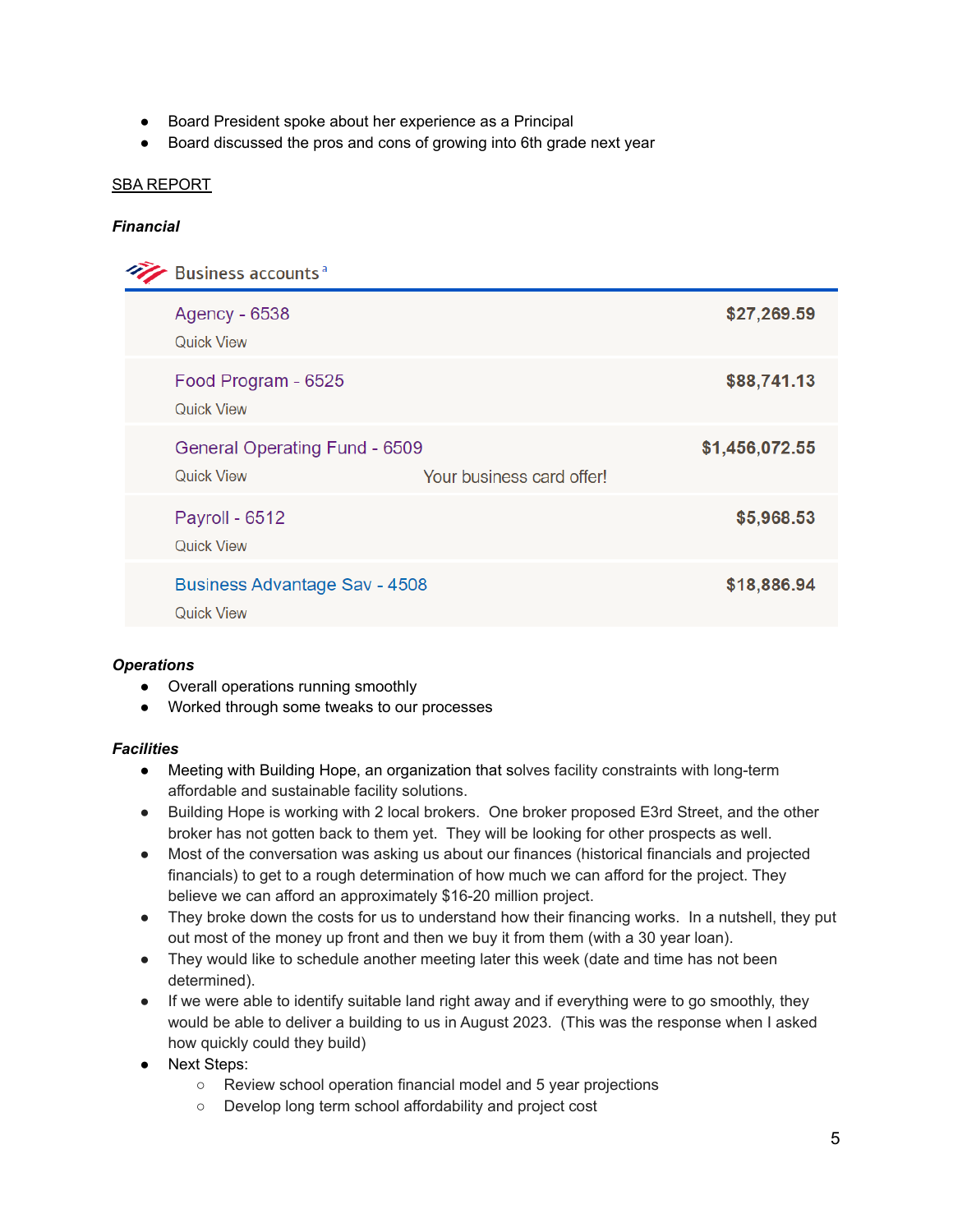- Continue site search
- Predevelopment Agreement

### *Human Resources*

- Still have vacancies and resignations
- Two maternity leaves coming up

# **Items Requiring Board of Trustees Votes**

*A. FINANCE*

# **RESOLVED: BOARD OF TRUSTEES RESOLUTION # 2021-10-01 Bills list**

The Board of Trustees of Cresthaven Academy Charter School approves the following bills list. See Appendix A.

| <b>Bills List</b> | <b>Total by Fund</b> |
|-------------------|----------------------|
| Fund 10           | 271,187.22           |
| Fund 20           | 108,801.89           |
| Fund 60           | 35,688.36            |
| <b>TOTAL</b>      | \$415,767.47         |

# **RESOLVED: BOARD OF TRUSTEES RESOLUTION # 2021-10-02 Payroll Expenses**

The Board of Trustees of Cresthaven Academy Charter School resolves to approve the payroll expenses for September/October/November 2021.

09/30/2021 = \$185,213.22 (Gross Earnings) + \$14,188.77 (Employer Taxes) 10/15/2021 = \$166,120.63 (Gross Earnings) + \$12,704.92 (Employer Taxes) 10/31/2021 = \$180,000 (Estimated) 11/15/2021 = \$180,000 (Estimated)

# **RESOLVED: BOARD OF TRUSTEES RESOLUTION # 2021-10-03 Treasurer's Report**

The Board of Trustees of Cresthaven Academy Charter School resolves to approve the unaudited Treasurer's Report for June 2021. See Appendix A.

### **RESOLVED: BOARD OF TRUSTEES RESOLUTION # 2021-10-04 Preschool and Charter Security Grant**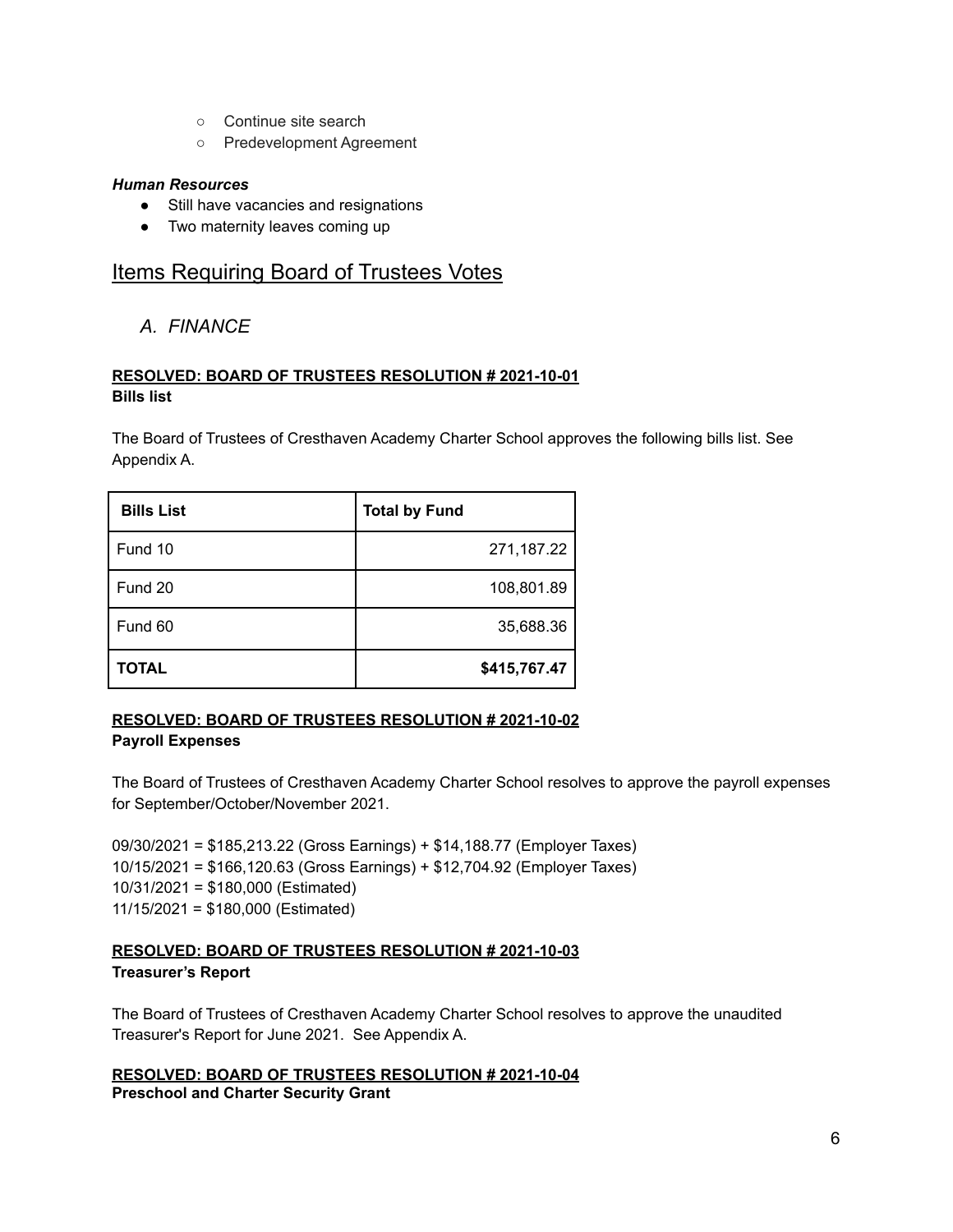The Board of Trustees of Cresthaven Academy Charter School resolves to approve the Preschool and Charter Security Grant for \$20,000. This will be used to fund panic buttons and security cameras installed at our second facility. The Board of Trustees resolves to use local funds for any costs that exceed the grant allowance.

### **RESOLVED: BOARD OF TRUSTEES RESOLUTION # 2021-10-05 ARP IDEA Grant**

The Board of Trustees of Cresthaven Academy Charter School resolves to approve the ARP IDEA Consolidated grant for \$21,675.

On March 11, 2021, the American Rescue Plan Act of 2021 (Public Law 117-2) was signed into law. These funds are provided to state educational agencies and lead agencies to help recover from the impact of the coronavirus pandemic and to safely reopen schools and sustain safe operations. The IDEA Part B formula grants assist states in providing a free appropriate public education in the least restrictive environment for children with disabilities ages 3 through 21

| <b>Board Member</b> | <b>Motion</b> | <b>Yes</b> | <b>No</b> | <b>Abstain</b> | <b>Absent</b> |
|---------------------|---------------|------------|-----------|----------------|---------------|
| Marcy Bostwick      |               | X          |           |                |               |
| Rashleigh Bruce     |               | X          |           |                |               |
| Kimberly Dortch     | 2             | X          |           |                |               |
| Toni Gamble         |               | X          |           |                |               |
| Sandra Harrison     |               | X          |           |                |               |
| Steven Hockaday     |               | X          |           |                |               |
| Barbara Sellinger   |               | X          |           |                |               |

### **CONSENT RESOLUTION: FINANCE**

# *B. CONTRACT AND AGREEMENTS*

### **RESOLVED: BOARD OF TRUSTEES RESOLUTION # 2021-10-06 E-Rate Online, LLC**

The Board of Trustees of Cresthaven Academy Charter School resolves to approve the contract with E-Rate Online, LLC for \$2,000 for the following services. See Appendix B.

- Review of prior USF funding year applications and awards
- Assist the Client with compiling all necessary information to file all applicable E-Rate forms
- Forms filed will cover all current and/or active Funding Years
- Responsible for Program Integrity Assurance (PIA) review process
- Reimbursement/Tracking reports and projections

### **RESOLVED: BOARD OF TRUSTEES RESOLUTION # 2021-10-07**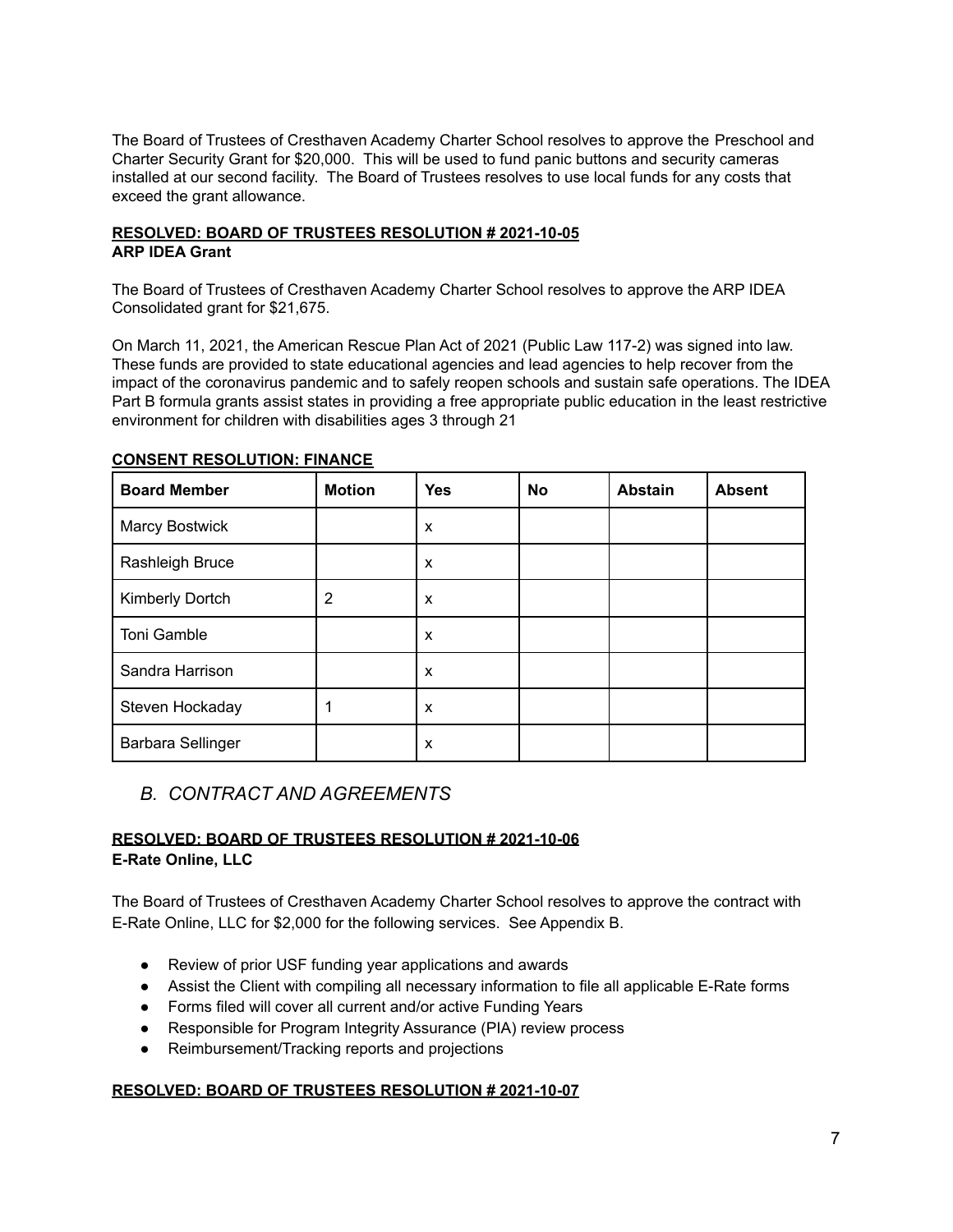### **Delta-T Group**

The Board of Trustees of Cresthaven Academy Charter School resolves to approve the contract with Delta-T Group for substitute services. See Appendix B for the rate sheet.

| <b>Board Member</b>      | <b>Motion</b> | <b>Yes</b>                | <b>No</b> | <b>Abstain</b> | <b>Absent</b> |
|--------------------------|---------------|---------------------------|-----------|----------------|---------------|
| Marcy Bostwick           |               | $\boldsymbol{\mathsf{x}}$ |           |                |               |
| Rashleigh Bruce          |               | $\boldsymbol{\mathsf{x}}$ |           |                |               |
| Kimberly Dortch          |               | $\boldsymbol{\mathsf{x}}$ |           |                |               |
| Toni Gamble              | 2             | X                         |           |                |               |
| Sandra Harrison          |               | $\boldsymbol{\mathsf{x}}$ |           |                |               |
| Steven Hockaday          |               | $\boldsymbol{\mathsf{x}}$ |           |                |               |
| <b>Barbara Sellinger</b> |               | X                         |           |                |               |

### **CONSENT RESOLUTION: CONTRACTS AND AGREEMENTS**

# *C. POLICIES, MANUALS, REGULATIONS, AND BYLAWS*

### **RESOLVED: BOARD OF TRUSTEES RESOLUTION # 2021-10-08**

### **Policy - 9270 Conflict of Interest**

The Board of Trustees of Cresthaven Academy Charter School resolves to approve Policy 9270 - Conflict of Interest, which is required for the CSP grant. See Appendix C.

# **RESOLVED: BOARD OF TRUSTEES RESOLUTION # 2021-10-09**

### **Policy - COVID-19 Vaccination Mandate**

The Board of Trustees of Cresthaven Academy Charter School resolves to approve a Policy on the COVID-19 Vaccination Mandate. See Appendix C.

| <b>Board Member</b> | <b>Motion</b> | <b>Yes</b> | No | <b>Abstain</b> | <b>Absent</b> |
|---------------------|---------------|------------|----|----------------|---------------|
| Marcy Bostwick      |               | X          |    |                |               |
| Rashleigh Bruce     |               | X          |    |                |               |
| Kimberly Dortch     |               | X          |    |                |               |
| Toni Gamble         |               | X          |    |                |               |
| Sandra Harrison     |               | X          |    |                |               |

#### **CONSENT RESOLUTION: POLICIES, MANUALS**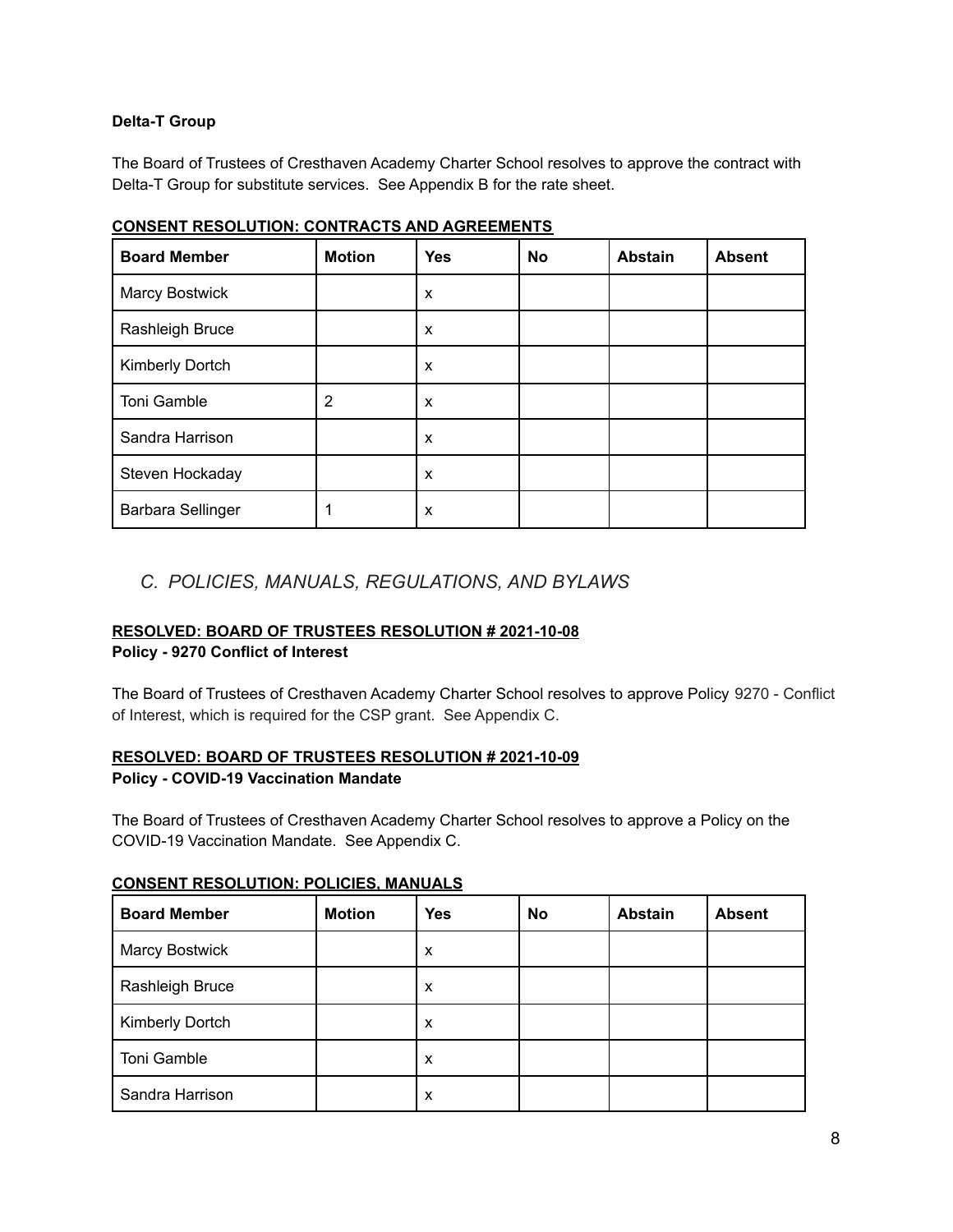| Steven Hockaday   |  |  |  |
|-------------------|--|--|--|
| Barbara Sellinger |  |  |  |

# *D. HUMAN RESOURCES*

# **RESOLVED: BOARD OF TRUSTEES RESOLUTION # 2021-10-10**

**Employee Resignations**

The Board of Trustees of Cresthaven Academy Charter School resolves to approve the following resignations:

| <b>Employee</b> | <b>Position</b>                  | <b>Effective Date</b> |
|-----------------|----------------------------------|-----------------------|
| Ebony Connor    | <b>General Education Teacher</b> | 10/08/2021            |
| Rebekah Coleman | <b>General Education Teacher</b> | 10/15/2021            |

# **RESOLVED: BOARD OF TRUSTEES RESOLUTION # 2021-10-11 New Hires**

The Board of Trustees of Cresthaven Academy Charter School resolves to approve the following new hires for the 2021-2022 school year. See resumes in Appendix D.

| <b>Employee</b>  | <b>Position</b>                  | Contractual<br><b>Salary</b> | 10 or 12<br>month | <b>Start Date</b> |
|------------------|----------------------------------|------------------------------|-------------------|-------------------|
| Maisha Surgeon   | <b>General Education Teacher</b> | \$58,000                     | 10                | 11/1/2021         |
| Karyn Wassuta    | <b>General Education Teacher</b> | \$53,000                     | 10                | 11/1/2021         |
| Anisha Guzman    | Part Time Custodian              | \$20/hour                    | $12 \overline{ }$ | ASAP              |
| Lucia Gage       | Part Time Cafeteria Assistant    | \$20/hour                    | 12                | ASAP              |
| Aria Evangelista | Part Time Cafeteria Assistant    | \$20/hour                    | 12 <sup>2</sup>   | ASAP              |

### **RESOLVED: BOARD OF TRUSTEES RESOLUTION # 2021-10-12**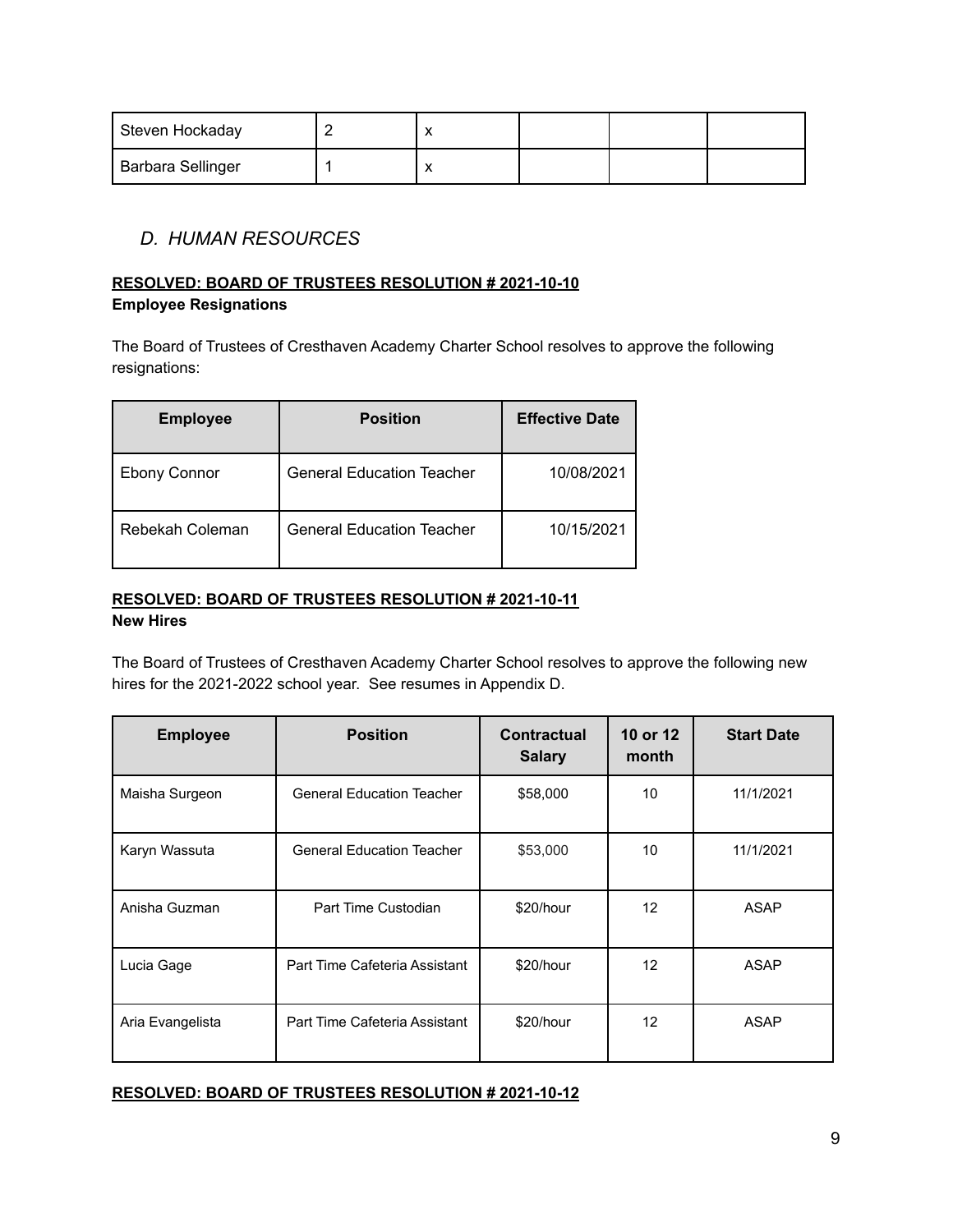# **Contract Modifications**

The Board of Trustees of Cresthaven Academy Charter School resolves to approve the following modifications of existing employees for the 2021-2022 school year.

| <b>Employee</b> | <b>Position</b>     | <b>Contractual</b><br><b>Salary</b> |
|-----------------|---------------------|-------------------------------------|
| Nicolasa Calles | Cafeteria Assistant | \$25/hour                           |

### **RESOLVED: BOARD OF TRUSTEES RESOLUTION # 2021-10-13 Consultants**

The Board of Trustees of Cresthaven Academy Charter School resolves to approve the following consultant for part-time work. The consultant is a current Cresthaven Academy Foundation staff member.

| <b>Position</b><br><b>Employee</b> |            | <b>Contractual Salary</b> | <b>Start Date</b> |
|------------------------------------|------------|---------------------------|-------------------|
| <b>Addy Navarrete</b>              | Consultant | \$13.50/hour              | 11/01/2021        |

# **CONSENT RESOLUTION: HUMAN RESOURCES**

| <b>Board Member</b>      | <b>Motion</b> | <b>Yes</b> | <b>No</b> | <b>Abstain</b> | <b>Absent</b> |
|--------------------------|---------------|------------|-----------|----------------|---------------|
| Marcy Bostwick           |               | x          |           |                |               |
| Rashleigh Bruce          |               | X          |           |                |               |
| Kimberly Dortch          |               | X          |           |                |               |
| <b>Toni Gamble</b>       |               | X          |           |                |               |
| Sandra Harrison          |               | X          |           |                |               |
| Steven Hockaday          | 2             | X          |           |                |               |
| <b>Barbara Sellinger</b> |               | X          |           |                |               |

# *E. OTHER*

#### **RESOLVED: BOARD OF TRUSTEES RESOLUTION # 2021-10-14 School Calendar**

The Board of Trustees of Cresthaven Academy Charter School resolves to approve the updated school calendar with the following updates.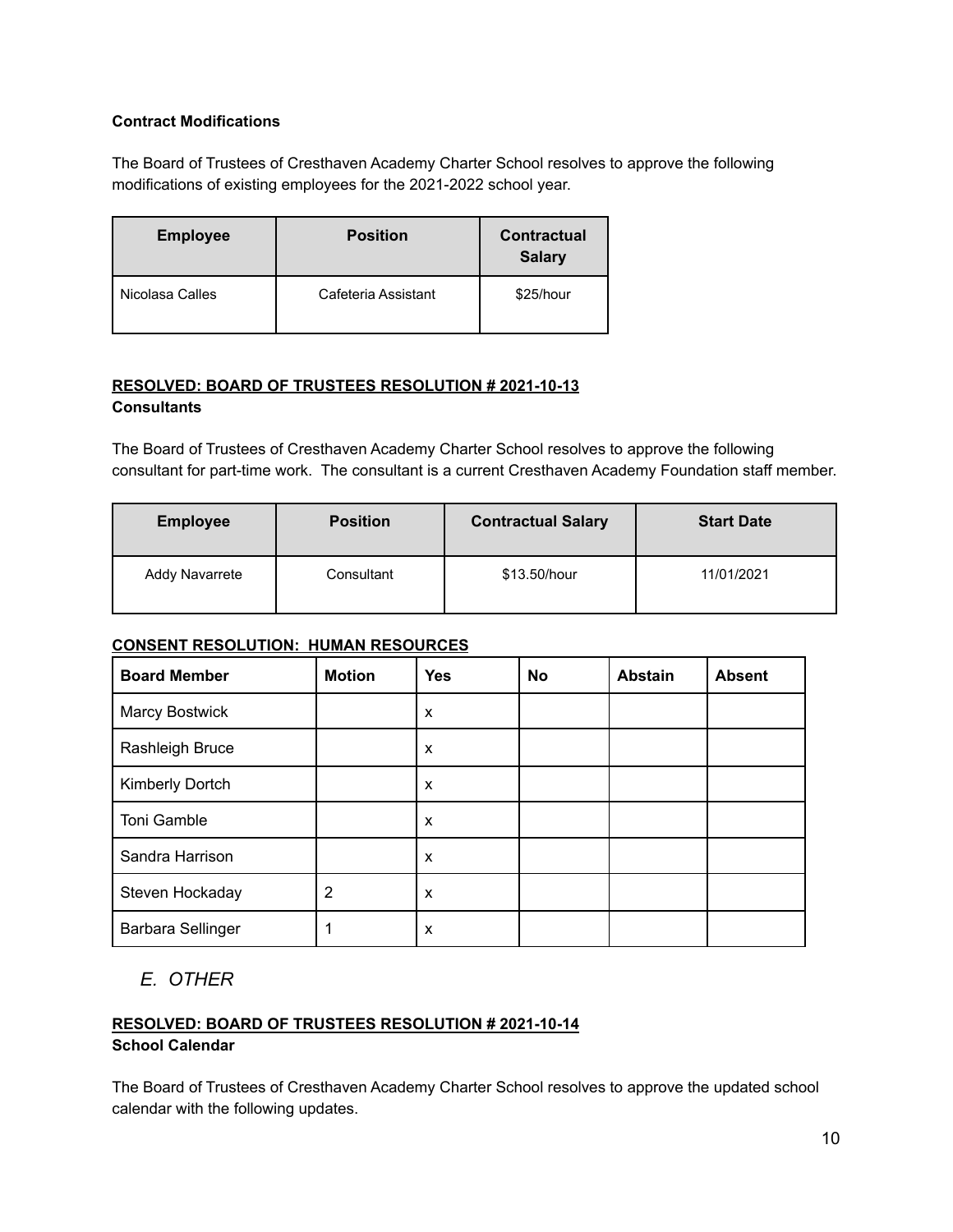Parent Teacher Conferences (½ days for scholars; full day for staff)

- 11/17/21
- 11/18/21
- 2/3/22
- $2/4/22$
- 4/13/22
- $4/14/22$

Professional Development Days (½ day for scholars; full day for staff)

- 12/6/21
- 1/10/22
- $4/4/22$
- 5/9/22

11/24/21 - ½ day (for all) 6/17/22 - School Closed (Juneteenth)

### **RESOLVED: BOARD OF TRUSTEES RESOLUTION # 2021-10-15 Mentoring Program**

The Board of Trustees of Cresthaven Academy Charter School resolves to approve the following mentor/mentee relationships for the 2021-2022 school year.

| Teacher/Mentee | Certification                  | Rate                                                        | Mentor                      |
|----------------|--------------------------------|-------------------------------------------------------------|-----------------------------|
| Jazmin Gooding | <b>Principal Certification</b> | \$3350<br>(2 year fee, \$850<br>registration fee,           | <b>NJLeaders to Leaders</b> |
|                |                                | mentor fee at end of<br>year 1 is \$1500, year 2<br>\$1000) |                             |

### **CONSENT RESOLUTION: OTHER**

| <b>Board Member</b>   | <b>Motion</b> | <b>Yes</b> | <b>No</b> | <b>Abstain</b> | <b>Absent</b> |
|-----------------------|---------------|------------|-----------|----------------|---------------|
| <b>Marcy Bostwick</b> |               | X          |           |                |               |
| Rashleigh Bruce       |               | X          |           |                |               |
| Kimberly Dortch       |               | X          |           |                |               |
| Toni Gamble           |               | X          |           |                |               |
| Sandra Harrison       |               | X          |           |                |               |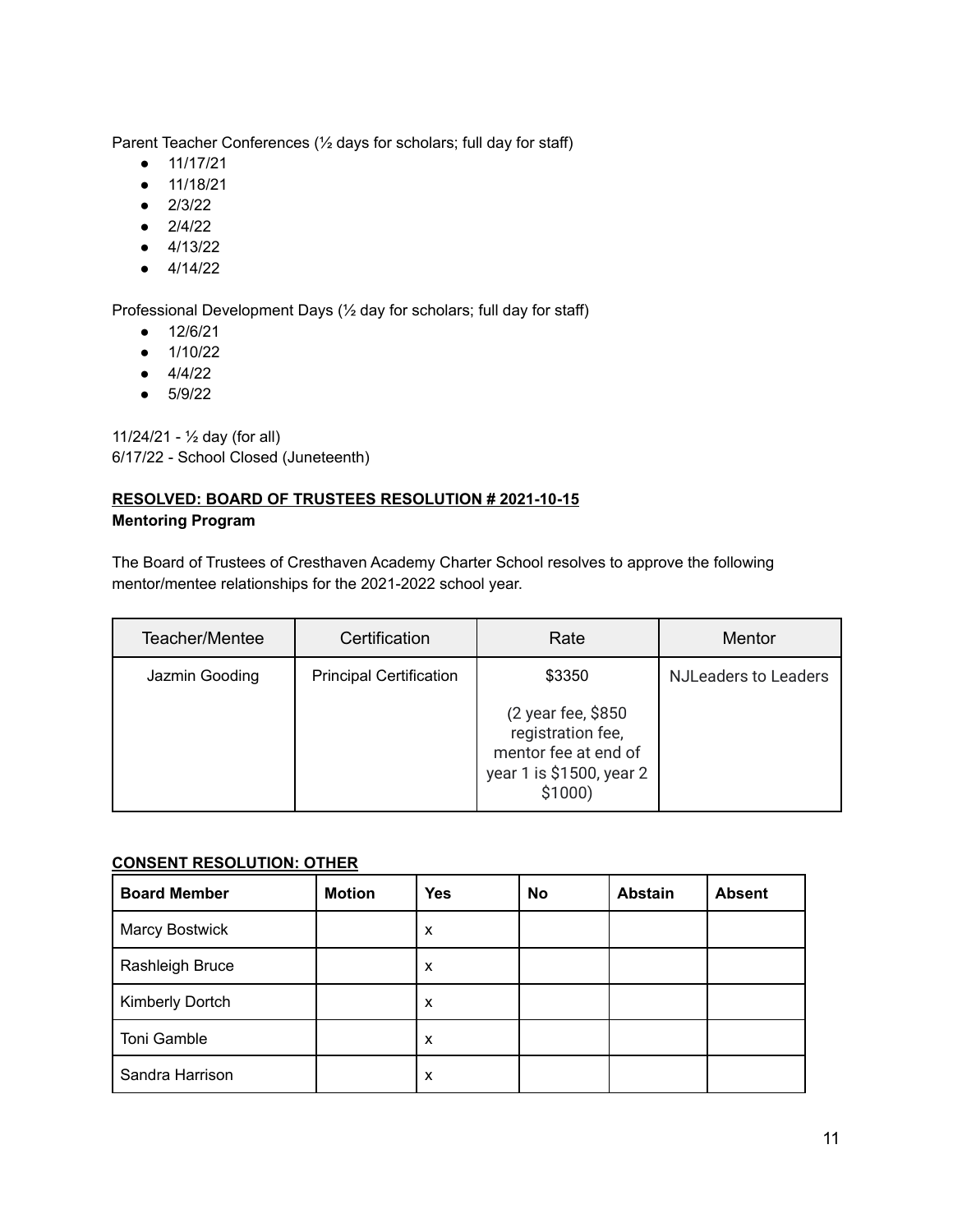| Steven Hockaday          |  |  |  |
|--------------------------|--|--|--|
| <b>Barbara Sellinger</b> |  |  |  |

### **TABLED: BOARD OF TRUSTEES RESOLUTION # 2021-10-16 Cresthaven Academy Charter School Enrollment Plan**

The Board of Trustees of Cresthaven Academy Charter School resolves to approve a modification of the previously approved Cresthaven Academy enrollment plan. Discussion to follow.

|                         | $20 - 21$ | $21 - 22$ | 22-23 | 23-24 | 24-25 |
|-------------------------|-----------|-----------|-------|-------|-------|
| Κ                       | 75        | 75        | 75    | 75    | 75    |
| 1                       | 75        | 75        | 75    | 75    | 75    |
| $\mathbf{2}$            | 75        | 75        | 75    | 75    | 75    |
| $\mathbf 3$             | 75        | 75        | 75    | 75    | 75    |
| 4                       | 75        | 75        | 75    | 75    | 75    |
| $\overline{\mathbf{5}}$ |           | 75        | 75    | 75    | 75    |
| $\bf 6$                 |           |           | 75    | 75    | 75    |
| $\overline{7}$          |           |           |       | 75    | 75    |
| 8                       |           |           |       |       | 75    |
| <b>TOTAL</b>            | 375       | 450       | 525   | 600   | 675   |

### **Enrollment Chart**

#### CHIEF SCHOOL ADMINISTRATOR EVALUATION

• SH gave Monica her evaluation

### OLD BUSINESS

### NEW BUSINESS

### PUBLIC PORTION

- Steven Colson
	- He expressed his feelings regarding the board's decision to grow into 6th grade or pause
	- He wants the school to continue growing

### EXECUTIVE SESSION

### **RESOLVED: MOTION TO ADJOURN**